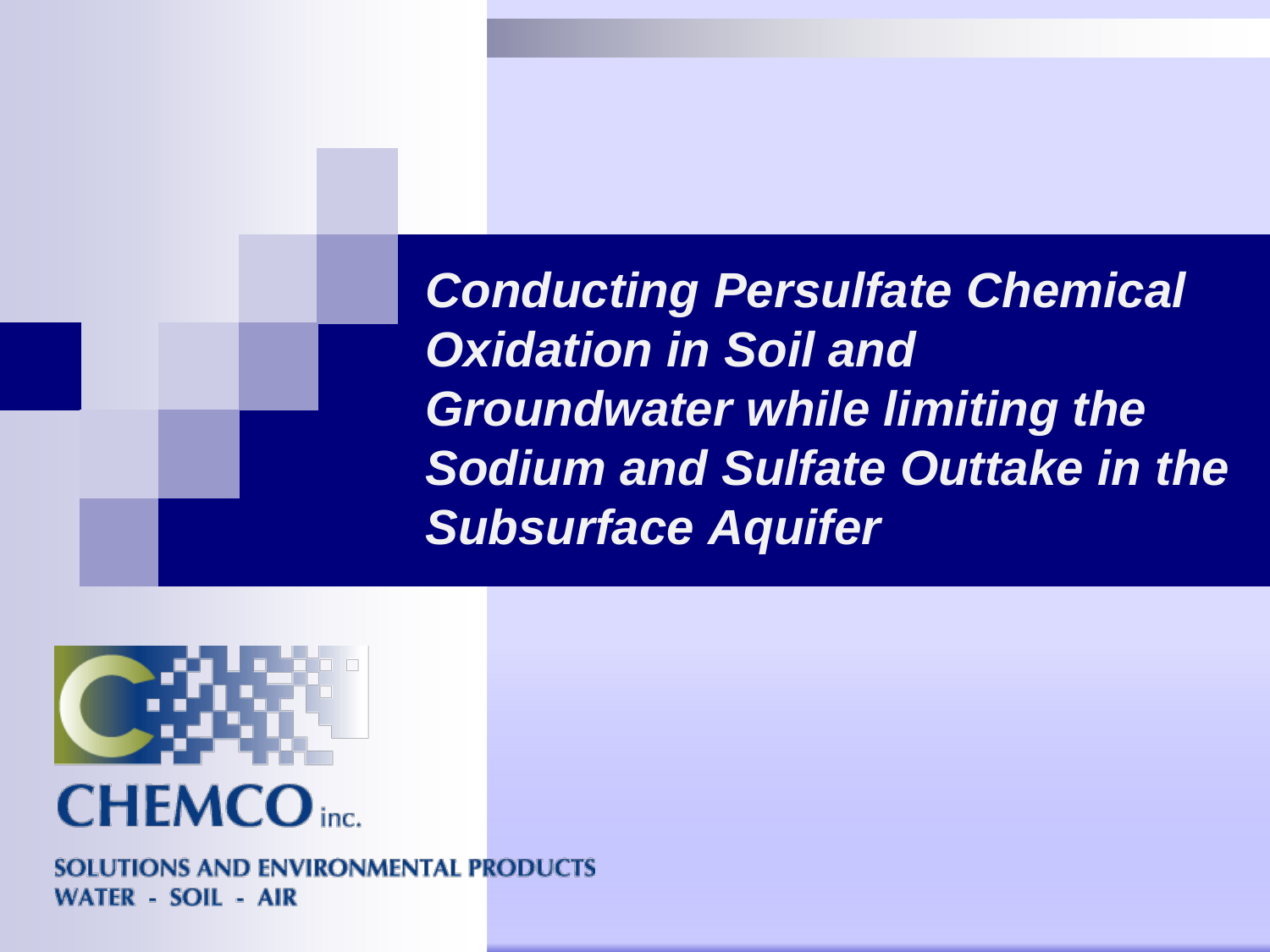### Presentation summary



SOLUTIONS AND ENVIRONMENTAL PRODUCTS **WATER - SOIL - AIR** 

- Excess Salt Issue in soil and groundwater
- **Persulfate Oxidation Chemistries**
- Alternative Salt Option
- Lab Scale Validation Study
- Additional Testing Phase
- Conclusion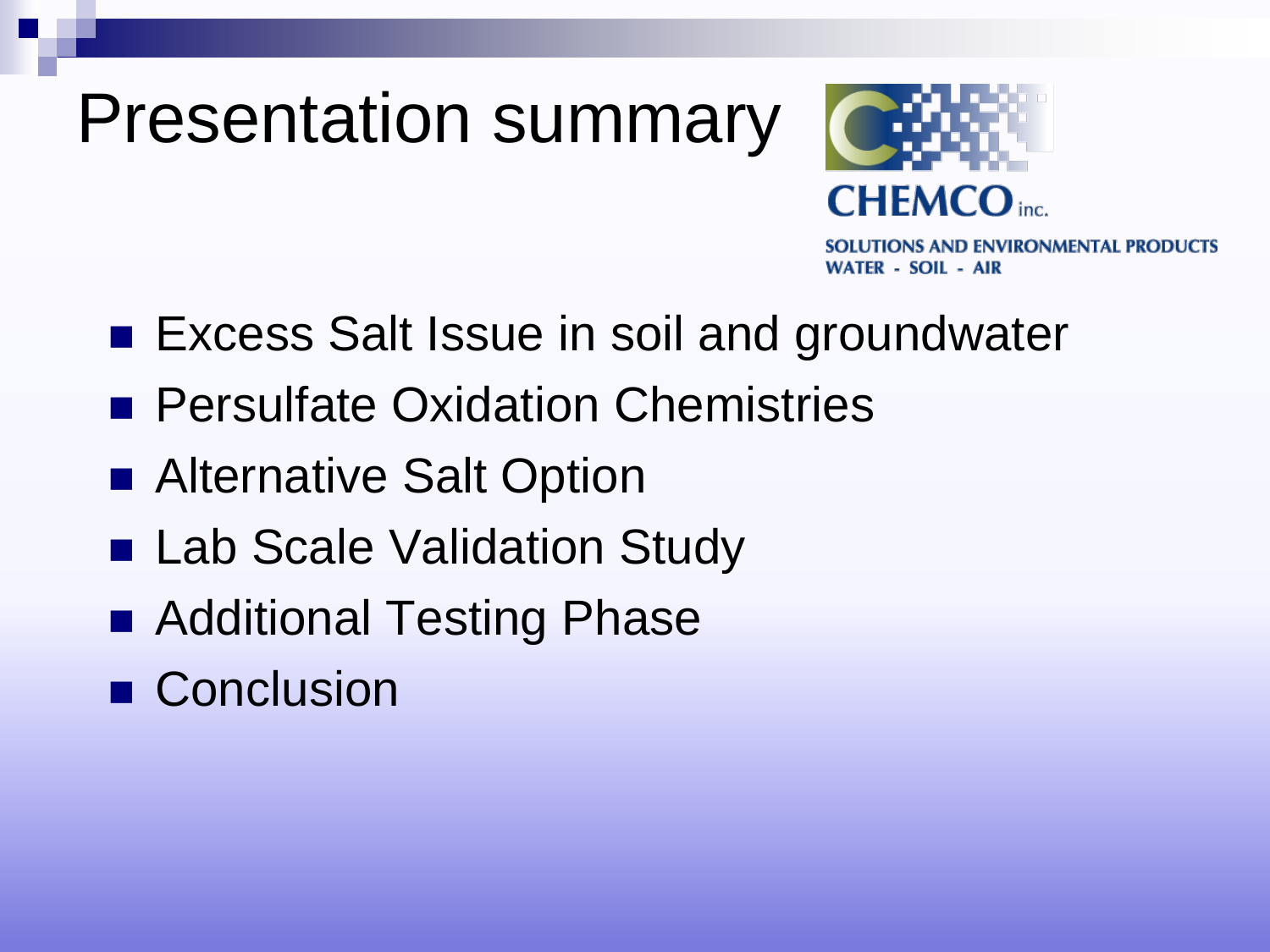# Excess Salt Issue

- Typical environmental impacts associated with excess salt in soil, surface water or groundwater are:
- Degradation of soil chemical properties and impaired vegetative growth;
- Degradation of soil physical properties caused by excess sodium concentrations;
- **Degraded surface water or groundwater quality.**
- **In-situ remediation, on-site soil washing or other treatments must not result in additional adverse effects on or off the site through transfer of contaminants to other media (e.g., groundwater).**

Source: Alberta Environnement –

Salt Contamination Assessment and Remediation Guideline – May 2001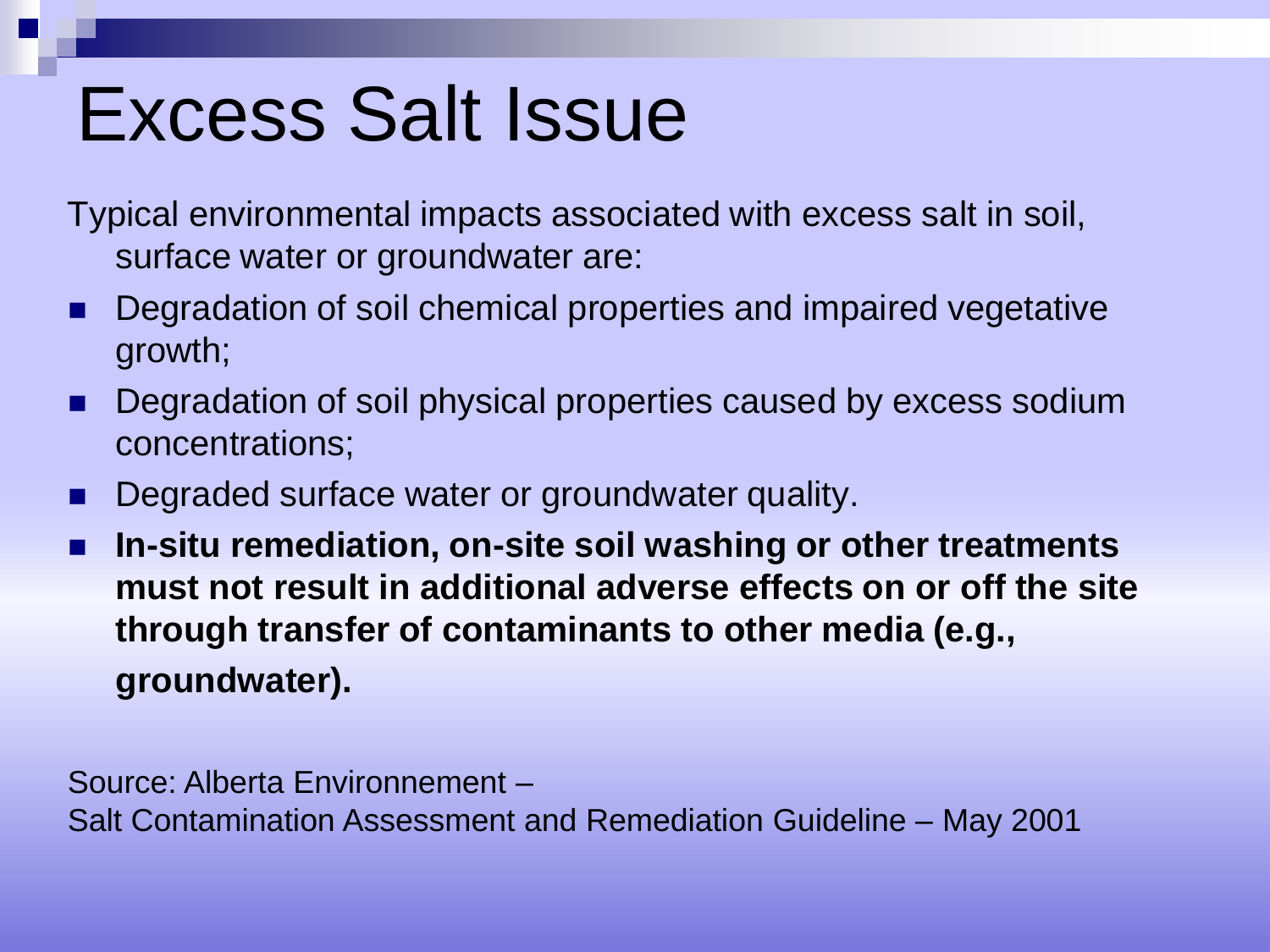## Excess Salt Issue

**In-situ remediation of saline-sodic soils involves:**

- 1) Replacement of exchangeable sodium with calcium while maintaining sufficient EC in the soil solution to prevent swelling and dispersion;
- 2) Subsequent removal of salts (including sodium) in the soil solution by leaching with natural precipitation or irrigation. This step may involve collection and proper disposal of leachate.

Source: Alberta Environnement – Salt Contamination Assessment and Remediation Guideline – May 2001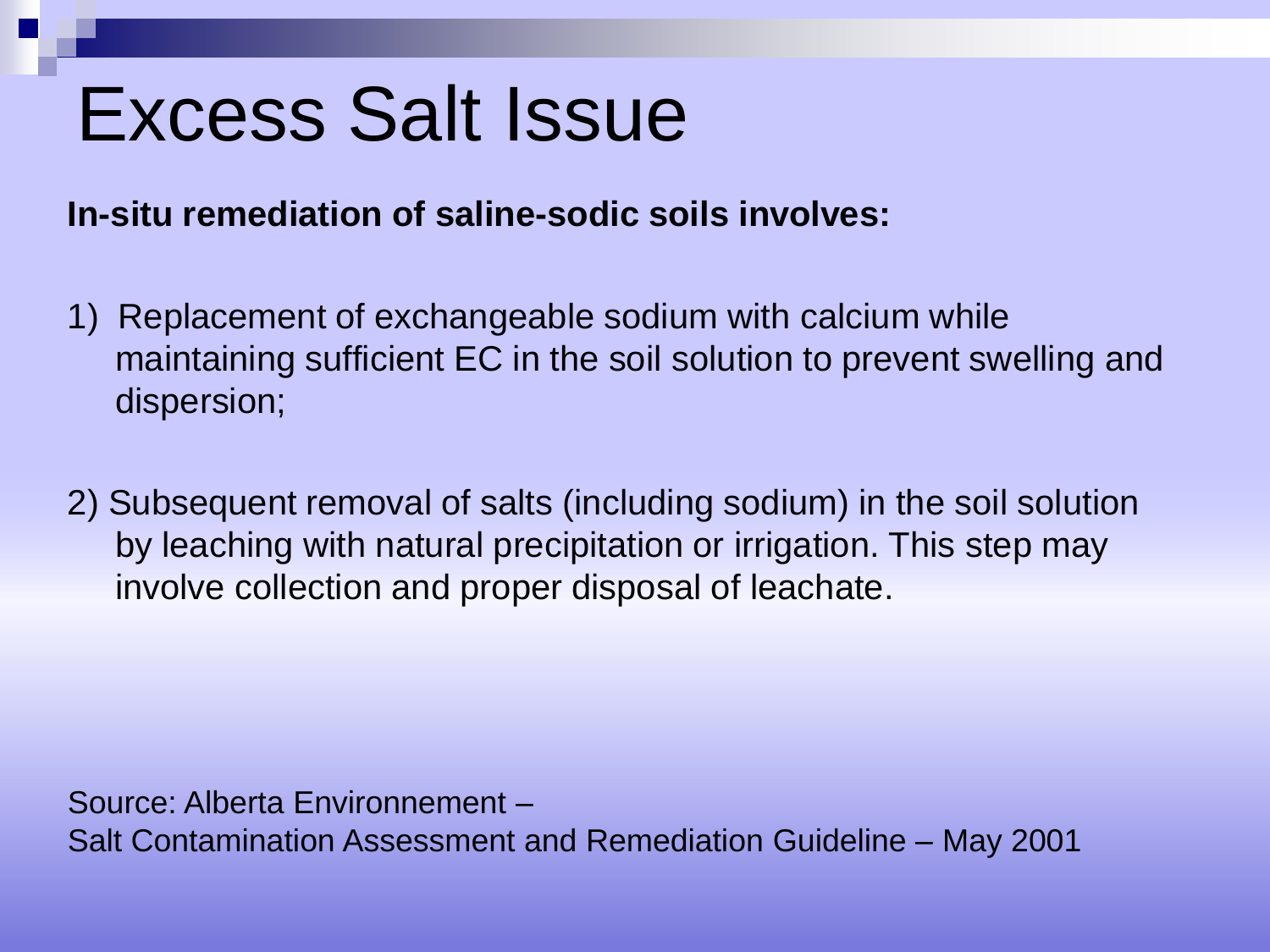# Typical Selected Ion Concentration

#### Table A.1 Selected Properties and Ions of Formation Waters from the Alberta Basin

| <b>Parameter</b> | <b>Minimum</b> | Maximum | No. Of Samples |
|------------------|----------------|---------|----------------|
| Depth (m)        | 104.3          | 3,632.3 | 689            |
| Temperature (°C) | 10             | 118     | 689            |
| $Na$ (mg/l)      | 390            | 100,800 | 694            |
| K(mg/l)          | 5.6            | 8,800   | 694            |
| $Mg$ (mg/l)      | 0              | 7,800   | 694            |
| Ca (mg/l)        | 4              | 38,700  | 694            |
| $Sr$ (mg/l)      | 0.2            | 1,320   | 690            |
| Ba (mg/l)        | 0.04           | 680     | 564            |
| F(mg/l)          | 0.01           | 22      | 465            |
| Cl(mg/l)         | 305            | 199,510 | 694            |
| Br(mg/l)         | 0.5            | 1,313   | 662            |
| I(mg/l)          | 0.3            | 66      | 619            |
| $SO4$ (mg/l)     | $\mathbf{1}$   | 6,444   | 680            |
| $HCO3$ (mg/l)    | 10             | 7,750   | 694            |
| pH***            | 4.29           | 8.1     | 666            |

calculated at formation temperature and in equilibrium with calcite using SOLMINEQ.88 (computer model)

Source: Alberta Environnement – Salt Contamination Assessment and Remediation Guideline – May 2001

|  | Table A.2 | Selected Ion Concentrations from Seawater, River Water, and Brines |  |  |  |
|--|-----------|--------------------------------------------------------------------|--|--|--|
|--|-----------|--------------------------------------------------------------------|--|--|--|

| <b>Parameter</b>                     | River<br>Water <sup>*</sup> | Seawater <sup>*</sup> | Formation<br>Water <sup>*</sup><br>(Western<br>Canada<br>Basin) | Viking<br>Formation<br>(Swan Hills<br>Field) <sup>b</sup> | <b>Gilwood</b><br><b>Formation</b><br>(Swan Hills<br>Field) <sup>b</sup> | <b>Brine Water</b><br>From Oil<br><b>Battery</b> |
|--------------------------------------|-----------------------------|-----------------------|-----------------------------------------------------------------|-----------------------------------------------------------|--------------------------------------------------------------------------|--------------------------------------------------|
| $CT1$ (mg/I)                         | 7.6                         | 19,500                | 26,920                                                          | 24,800                                                    | 132,000                                                                  | 125,000                                          |
| $Na+1 (mg/l)$                        | 7.0                         | 10,800                | 14,340                                                          | 15,00                                                     | 62,800                                                                   | 47,250                                           |
| $Ca+2$ (mg/l)                        | 36.0                        | 413                   | 2,210                                                           | 570                                                       | 16,100                                                                   | 20,434                                           |
| $Mg^{+2}$ (mg/l)                     | 7.8                         | 1.300                 | 317                                                             | 300                                                       | 2,300                                                                    | 3.687                                            |
| $SO_4^2$ (mg/I)                      | 31.4                        | 2,700                 | 350                                                             | 12                                                        | 150                                                                      | -3                                               |
| $HCO3-1 (mg/l)$                      | 106                         | ۰                     | 1,500                                                           | 300                                                       | 75                                                                       | 394                                              |
| Salinity (mg/l)                      | 203                         | 35,334                | 46,400                                                          | ۰                                                         | ٠                                                                        | 201,567                                          |
| Electrical<br>Conductivity<br>(dS/m) | $\leq 1^d$                  |                       |                                                                 | 19.6                                                      |                                                                          | 187                                              |

Hitchon et al. 1998

Innes & Webster, 1978

c CAPP, 1996

d Aqualta, North Saskatchewan River, Rossdale (pers. comm. 1998).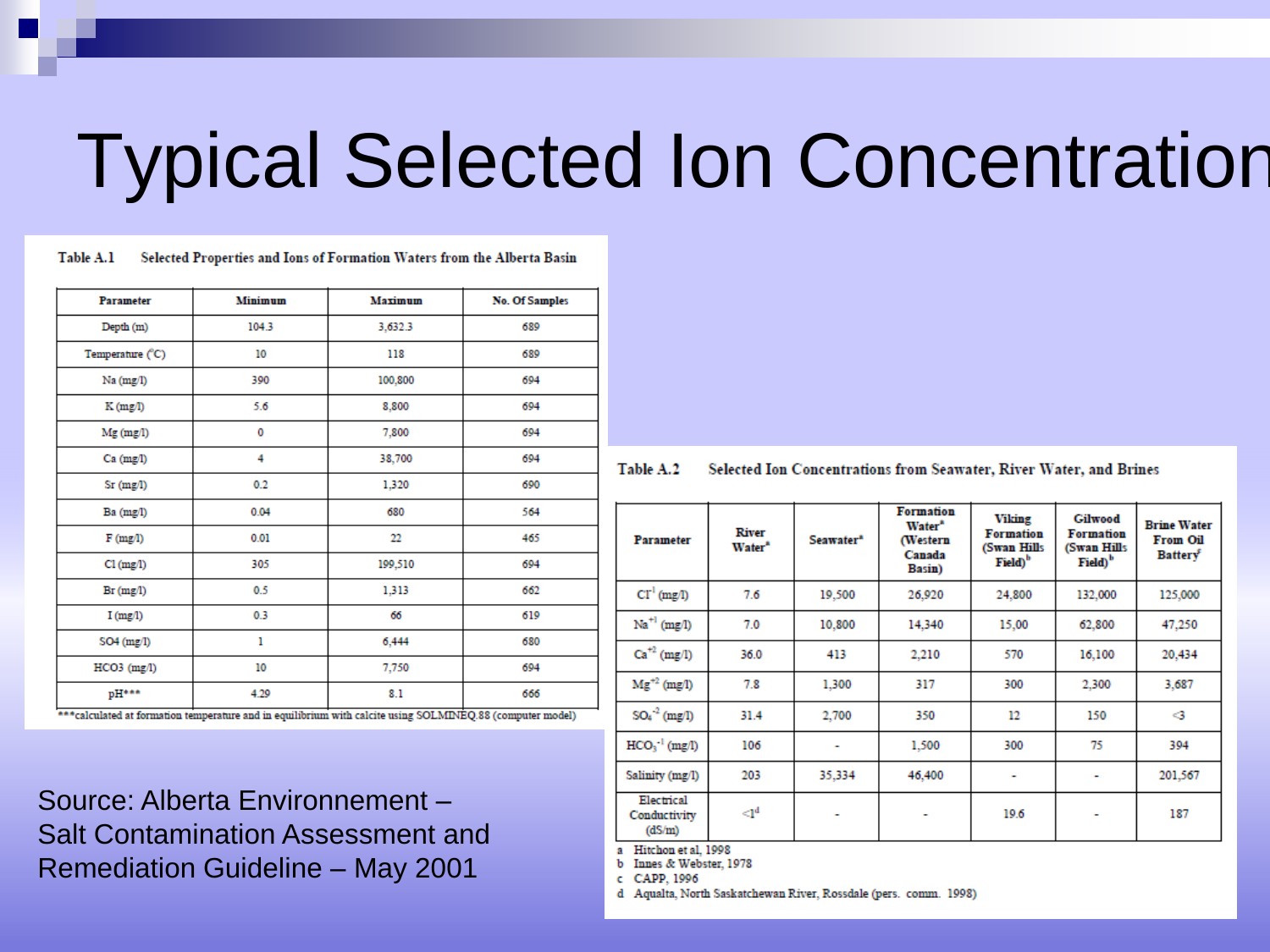# Soil & Water Quality Guideline

#### Soil Quality Guidelines for Unrestricted Land Use Table 2.2

| <b>Parameter</b>            |                    | <b>Rating Categories</b> |            |         |            |  |  |
|-----------------------------|--------------------|--------------------------|------------|---------|------------|--|--|
|                             |                    | Good                     | Fair       | Poor    | Unsuitable |  |  |
| <b>Topsoil</b> <sup>c</sup> | EC dS/m (salinity) | -2                       | $2$ to $4$ | 4 to 8  | >8         |  |  |
|                             | SAR (sodicity)     | <4                       | $4$ to $8$ | 8 to 12 | $>12^{b}$  |  |  |
| <b>Subsoil</b> <sup>e</sup> | EC dS/m (salinity) | <3                       | 3 to 5     | 5 to 10 | >10        |  |  |
|                             | SAR (sodicity)     | -4                       | $4$ to $8$ | 8 to 12 | >12        |  |  |

Some plants are sensitive to salts at  $EC \le 2$  dS/m (e.g., flax, clover, beans, wheat, peas, some garden crops).

Material characterized by SAR of 12 to 20 may be rated as poor if texture is sandy loam or coarser b. and saturation % is less than 100.

c Topsoil: surface A horizons on the control area, or the equivalent surface soil on the reclaimed site. Subsoil: B and C horizons and the upper portion of the parent material.

#### Table 23 **Commercial/Industrial Soil Quality Guidelines**

| Parameter | <b>CCME C/I Soil Criteria</b> |
|-----------|-------------------------------|
| юс        | 4 dS/m                        |
| SAR       |                               |

Table 2.4 Selected Canadian Water Quality Guidelines

| <b>Water Use</b>          | <b>Parameter</b>                                                                                                                                                                                                       |  |  |
|---------------------------|------------------------------------------------------------------------------------------------------------------------------------------------------------------------------------------------------------------------|--|--|
| <b>Drinking Water</b>     | Chloride - 250 mg/l<br>Total dissolved solids - 500 mg/l<br>Nitrate (as $N$ ) - 10 mg/l<br>Nitrite (as $N$ ) - 1 mg/l (where nitrates and nitrites are both<br>present, the total acceptable concentration is 10 mg/l) |  |  |
| <b>Livestock Watering</b> | Total dissolved solids - 3000 mg/l*<br>100 mg/l for nitrate plus nitrite, and 10 mg/l for nitrite alone                                                                                                                |  |  |

a Water with higher TDS concentrations can be used but other factors should be taken into consideration (e.g., type of livestock, age, reproductive state). See CCME (1999).

Source: Alberta Environnement – Salt Contamination Assessment and Remediation Guideline – May 2001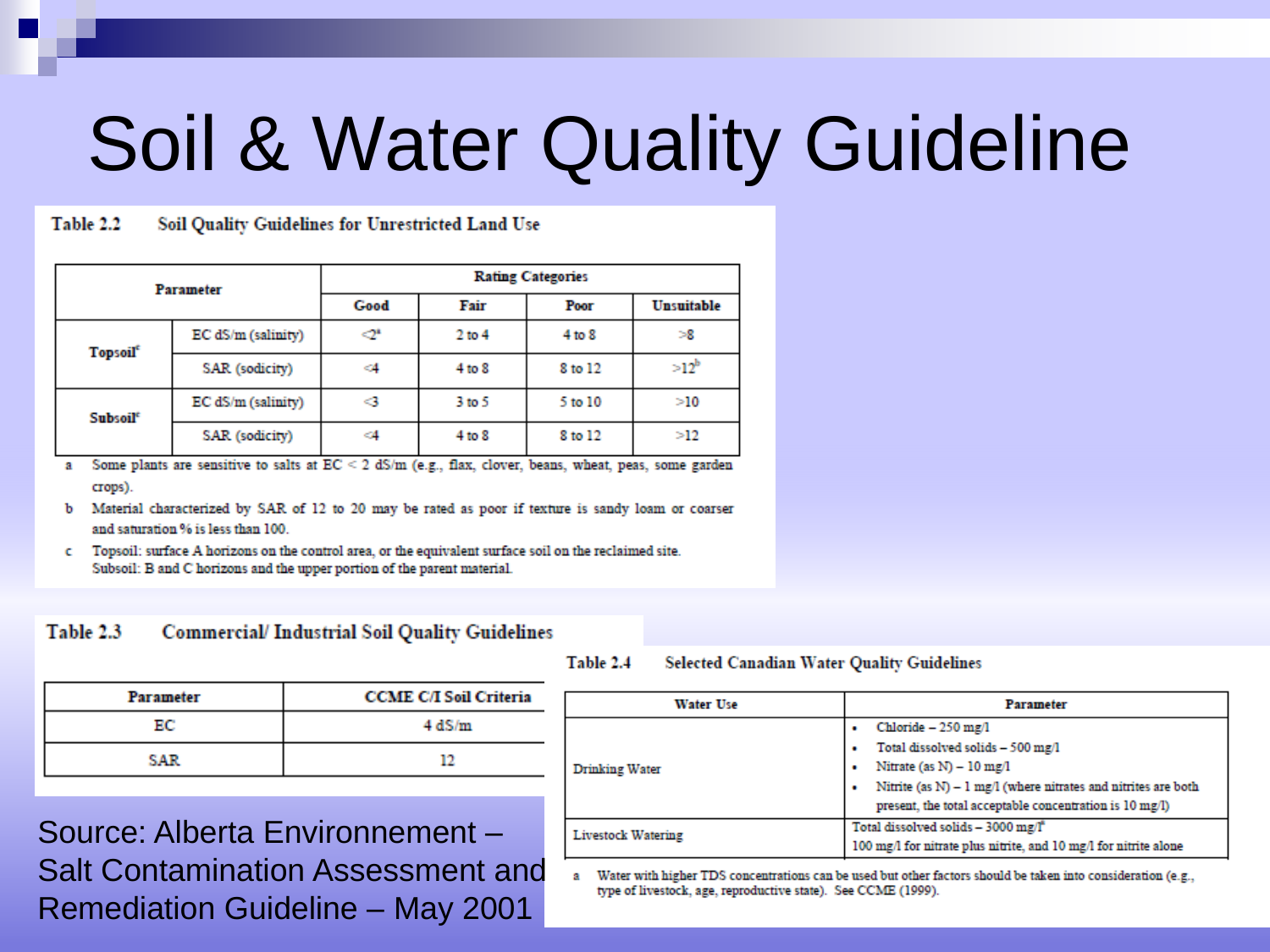### Chemical Oxidation Principles

- Oxidants are introduced or mixed into the soil and groundwater to react with the organic contaminants
- Chemical oxidation treatments are commonly used in potable and wastewater applications
- Oxidants are non-specific and will react with the targeted contaminants AND with the soil organic and mineral content.
- Chemical oxidation reactions involve the transfer of electrons and the breaking of chemical bonds
- Water is the carrier for the oxidants used in chemical oxidation (except for ozone)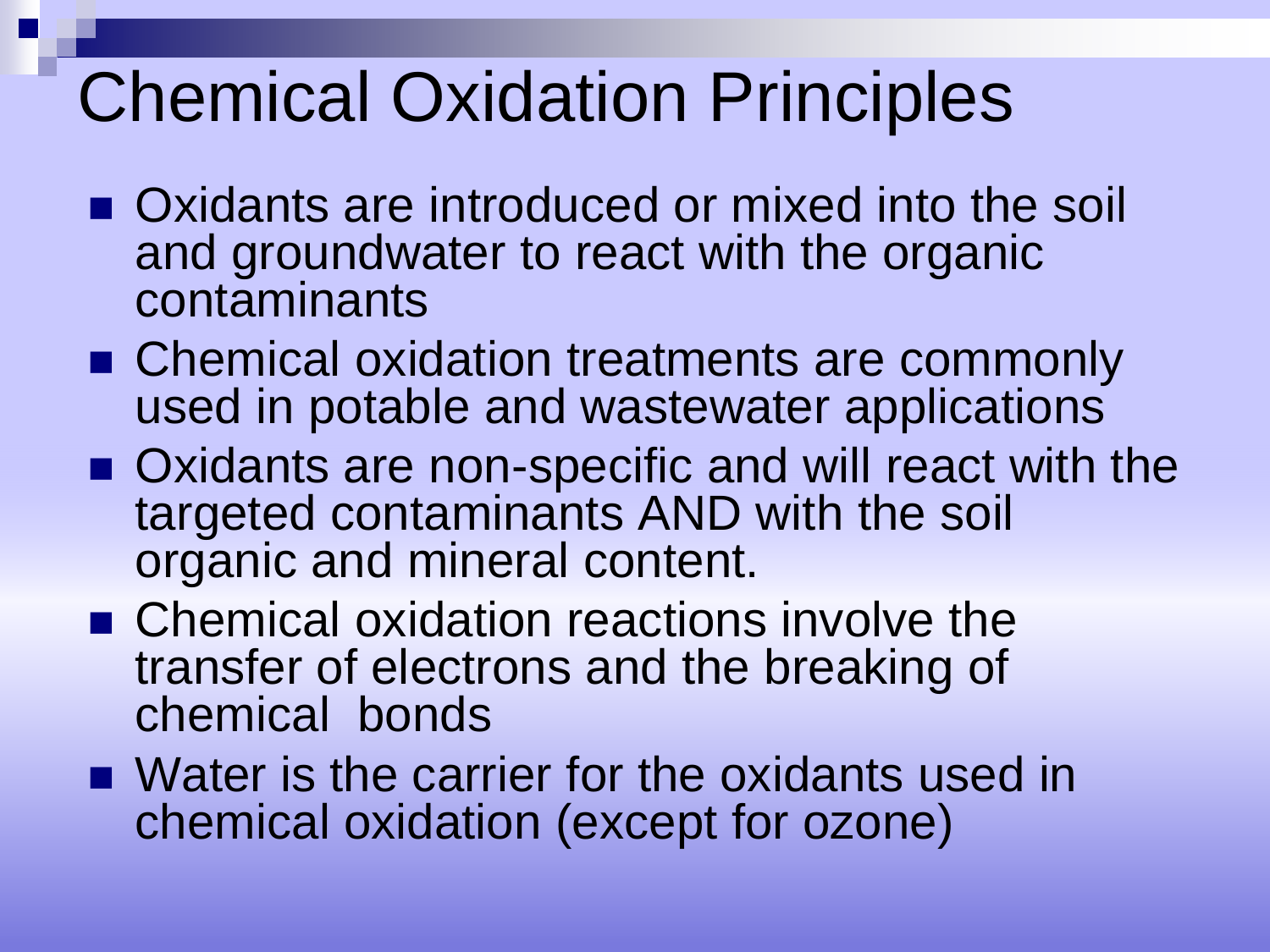### Oxidation – Reduction Potentials of Various Chemistries

Higher the oxidation potential the stronger the oxidizer

| <b>Klozur<sup>®</sup> Activated Persulfate</b>                                |                               | volts |               |
|-------------------------------------------------------------------------------|-------------------------------|-------|---------------|
| •Treats wide range of contaminants                                            | $\mathsf{F}_{\mathsf{2}}$     | 3.0   |               |
| •Sulfate radical forms slower than<br>the hydroxyl radical, allowing a larger |                               | 2.7   |               |
| radius of influence                                                           |                               | 2.6   |               |
| Fenton's<br>•Treats wide range of contaminants                                |                               | 2.4   | stronger      |
| •Short subsurface lifetime<br>•Difficult to apply in reactive soils           | $S_2O_8^{-2}$                 | 2.1   |               |
| Ozone                                                                         | H <sub>2</sub> O <sub>2</sub> | 1.8   |               |
| •Treats wide range of contaminants<br>•Short subsurface lifetime              | MnO <sub>4</sub>              | 1.7   | <b>OXidiz</b> |
| •Limited use in saturated zone                                                | <b>HCIO</b>                   | 1.6   |               |
| Permanganate                                                                  | Cl <sub>2</sub>               | 1.4   | $\mathbf{Q}$  |
| •Treats limited range of contaminants<br>•Long subsurface lifetime            | CIO <sub>2</sub>              | 1.3   |               |
| •Potential effects on hydrogeology                                            | CIO <sub>4</sub>              | 1.4   |               |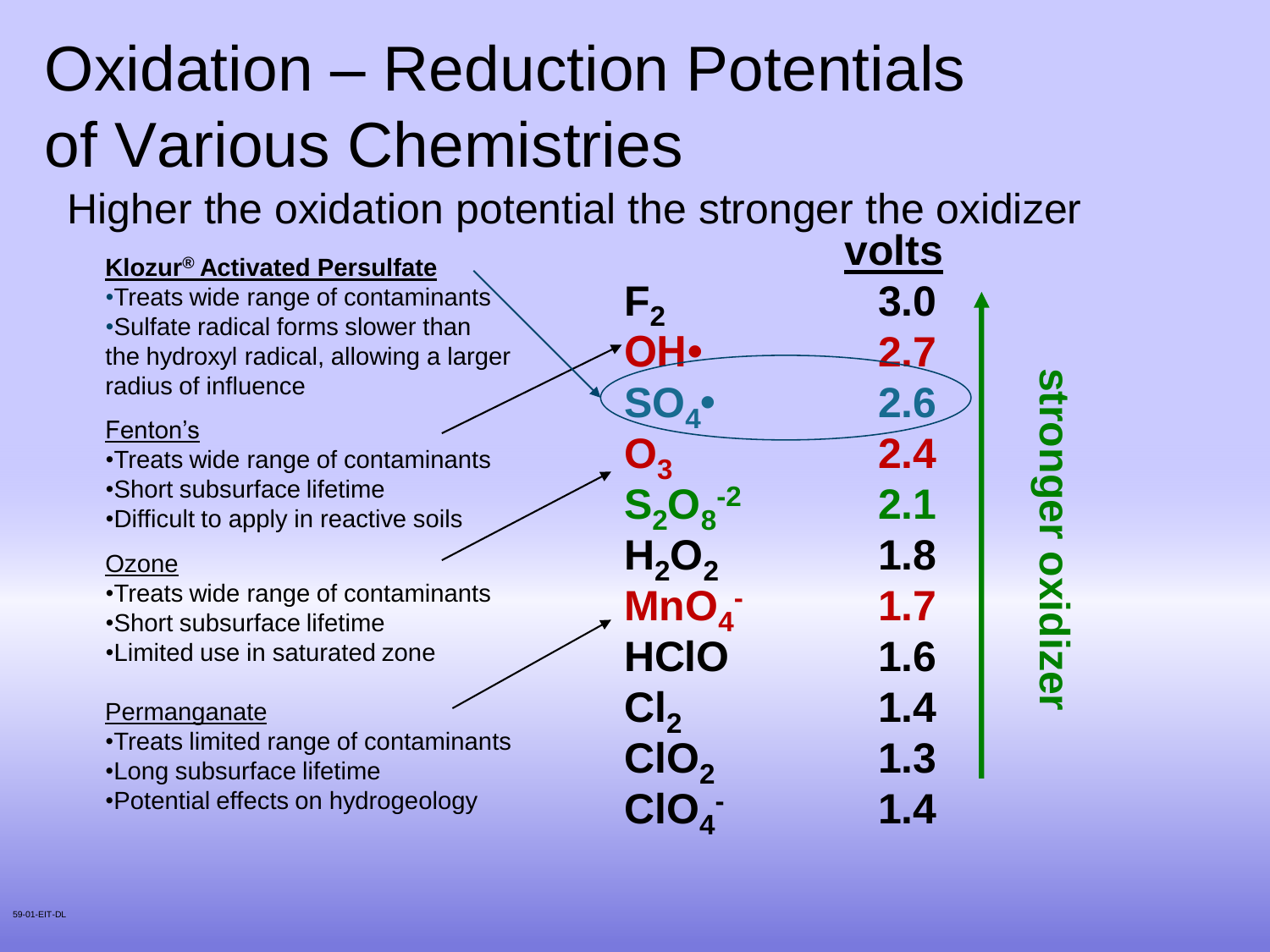### **Persulfate Chemistries for the Remediation of Soil and Groundwater**



SOLUTIONS AND ENVIRONMENTAL PRODUCTS WATER - SOIL - AIR

**Strong Oxidizer**

**Persulfate anion:**  $S_2O_8^{-2}$  + 2H<sup>+</sup> + 2e<sup>-</sup> → 2HSO<sub>4</sub><sup>-2</sup> **Persulfate radical:**  $SO_4$  **•** + e<sup>+</sup>  $\rightarrow$   $SO_4$ <sup>-2</sup>  $E^0 = 2.12$  v  $E^0 = -2.6$  v **In Comparison:**  $H_2O_2$  **E**<sup>0</sup> = 1.8 v  $OH<sup>•</sup>$  **E**<sup>0</sup> = 2.7 v **MnO**<sub>4</sub>  $E^0 = 1.7$  v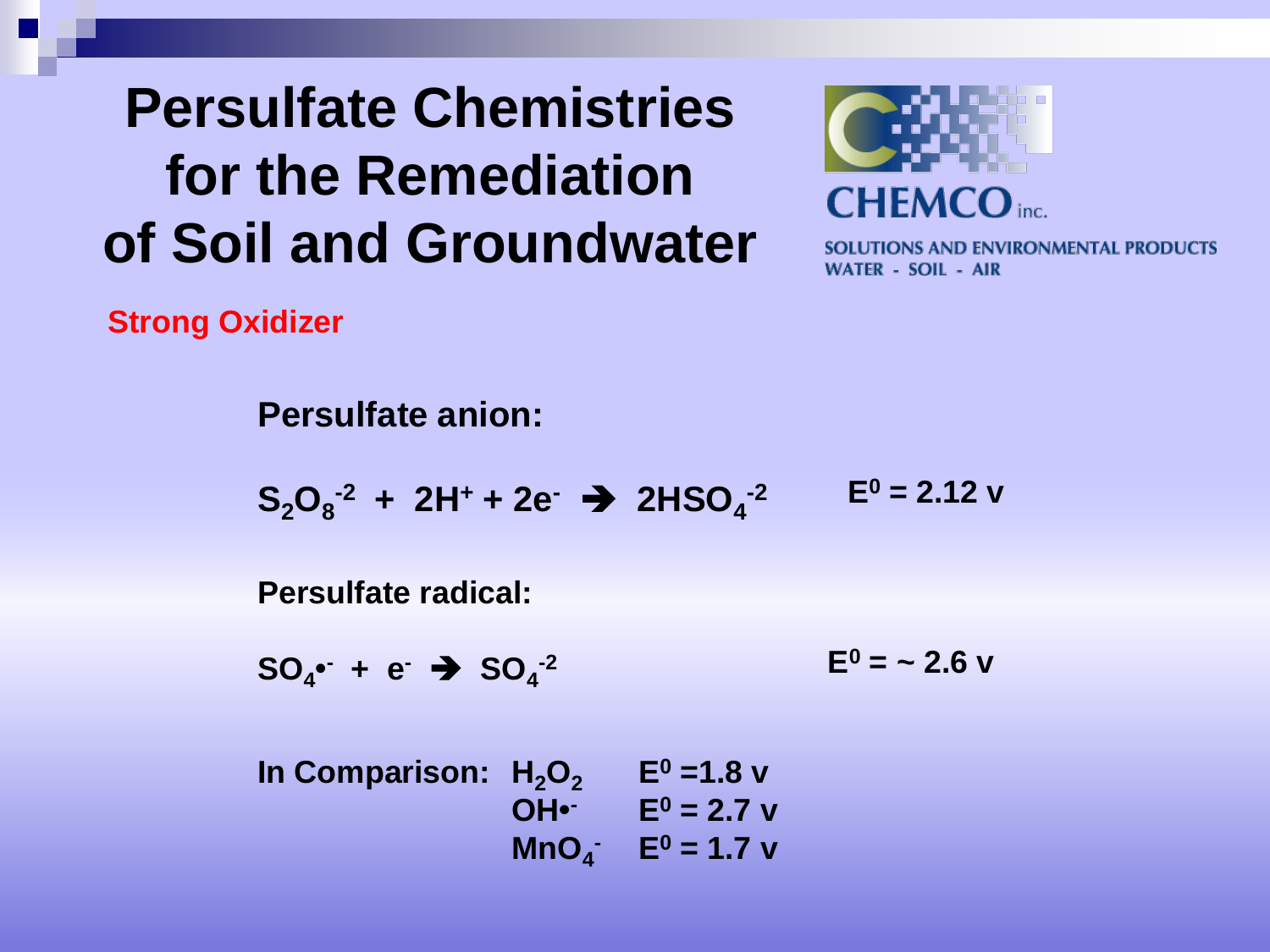### **Persulfate Activation Chemistries for the Remediation of Soil and Groundwater**

- **Heat**
- **Divalent metals and zero valent iron (Fe+2)**
- **Chelated metals**
- **Hydrogen peroxide activation**
- **Alkaline activation**
- **Combination persulfate/permanganate for soil and groundwater**

FMC is the exclusive licensee of US 6,019,548 and US 6,474,908 (United Technologies and U. Conn ) Purchase of FMC's Klozur® Persulfate includes rights to practice the inventions covered by the patents in the purchase price of the product.

### • **One key to success: Proper activation for your contaminant and site lithology and hydrogeology**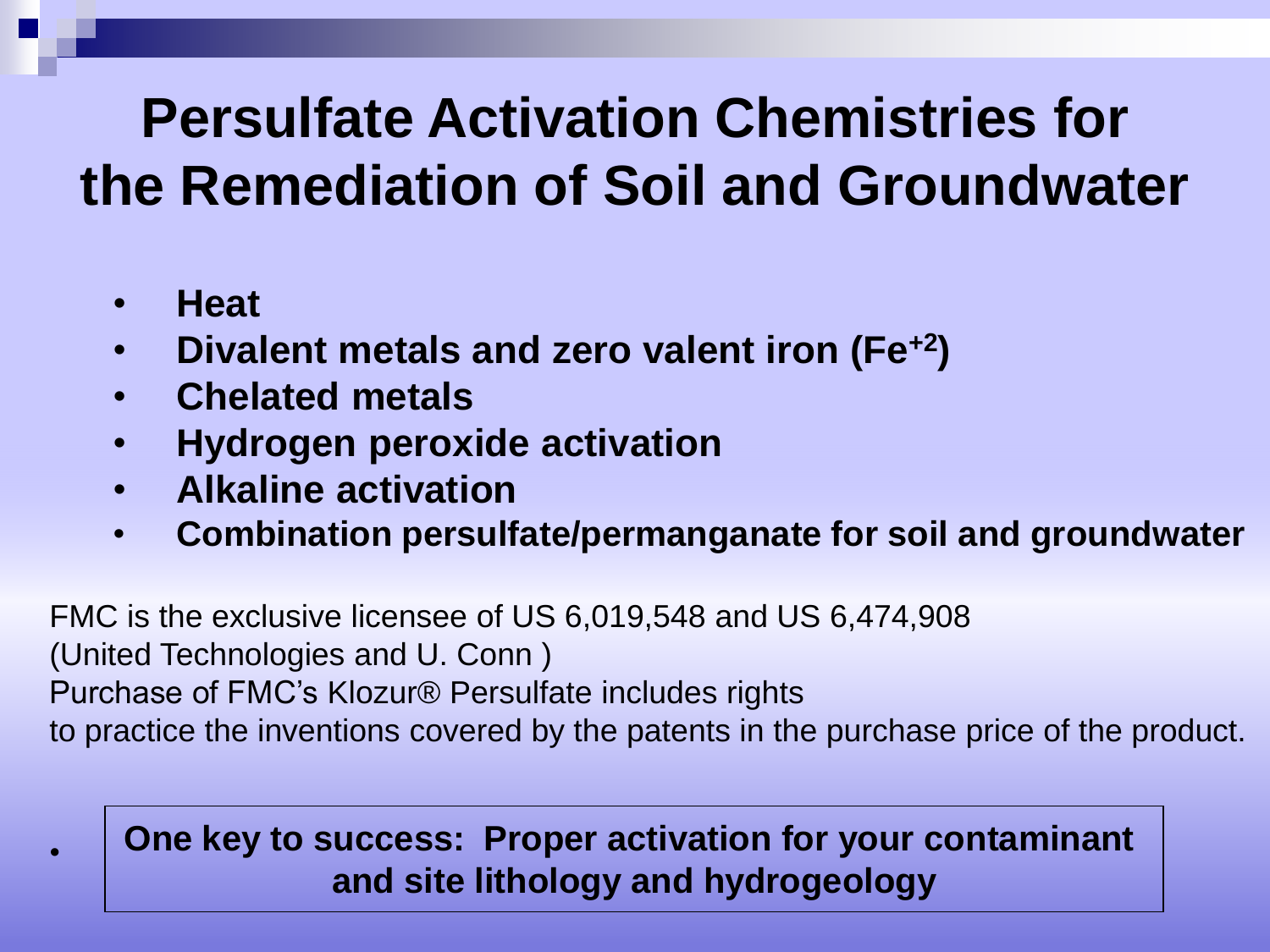### **Sodium Persulfate for the Remediation of Soil and Groundwater**

| <b>TECHNOLOGY</b>                    |   | chlorinated<br>ethane's | chlorinated<br>ethane's | oxygenates<br>(MTBE) | <b>PCB</b>     | dioxins        |  |  |
|--------------------------------------|---|-------------------------|-------------------------|----------------------|----------------|----------------|--|--|
| <b>PERSULFATES</b>                   |   |                         |                         |                      |                |                |  |  |
| <b>NON ACTIVATED PERSULFATE</b>      | Y | ${\sf N}$               | ${\sf N}$               | N                    | N              | N              |  |  |
| <b>NON CHELATED METAL ACTIVATION</b> | Y | Y                       | ${\sf N}$               | Y                    | $\overline{?}$ | Y.             |  |  |
| <b>HEAT ACTIVATION</b>               | Y | Y                       | Y                       | Y                    | Y              | $\overline{?}$ |  |  |
| <b>CHELATED METALS ACTIVATIONS</b>   | Y | Y                       | ${\bf N}$               | Y                    | $\overline{?}$ | Y              |  |  |
| <b>HYDROGEN PEROXIDE ACTIVATION</b>  | Y | Y                       | $\overline{?}$          | $\overline{?}$       | $\overline{?}$ | $\overline{?}$ |  |  |
| <b>ALKALINE ACTIVATION</b>           | Y | Y                       | Y                       | $\overline{?}$       | $\overline{2}$ | Y              |  |  |
|                                      |   |                         |                         |                      |                |                |  |  |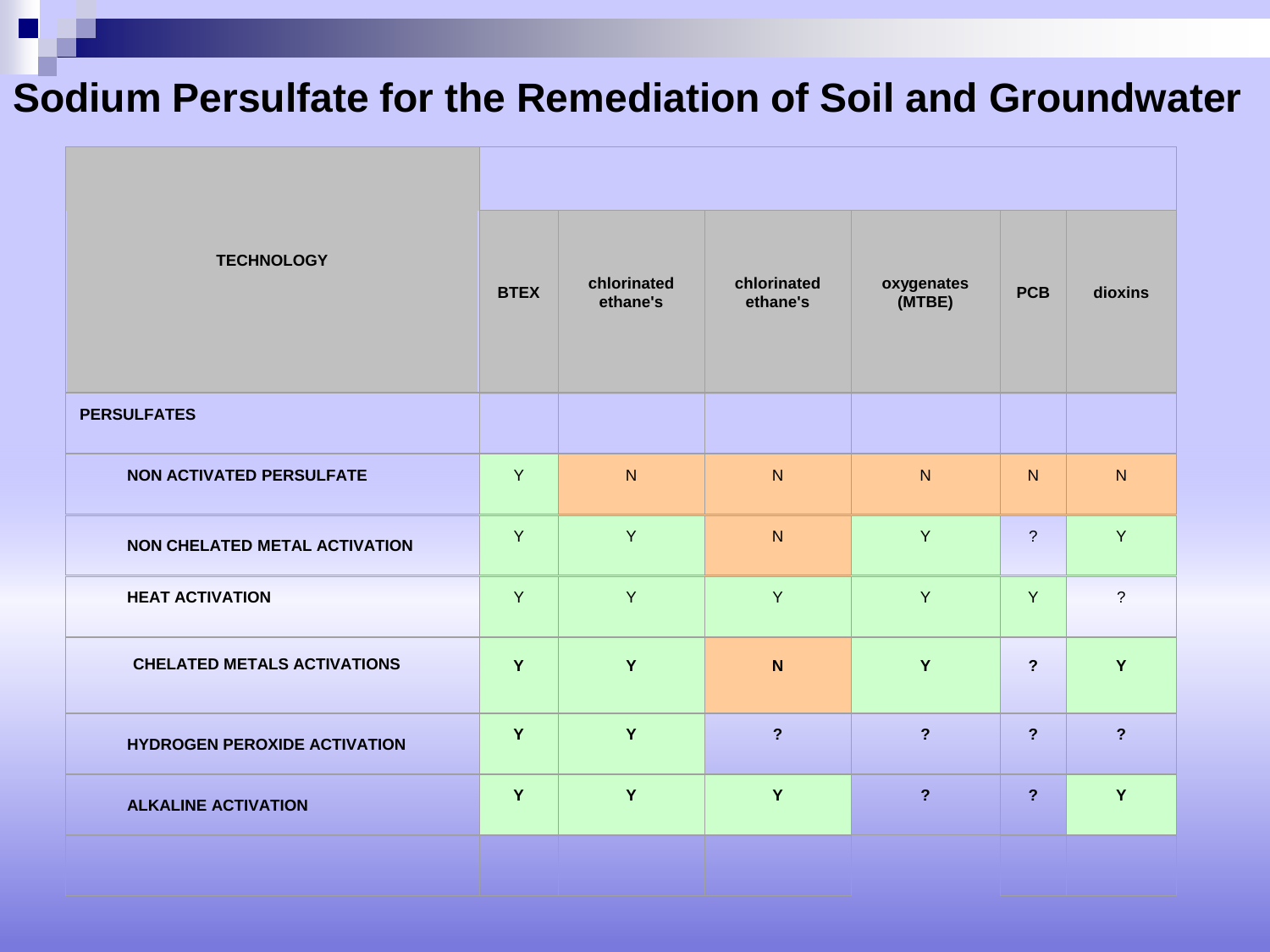**Sodium Persulfate for the Remediation of Soil and GroundWater**

#### **Stability**

**Sodium persulfate is a safe to handle, stable crystal.**

**Persulfate radicals have a significantly longer life** *in situ* **than the hydroxyl radicals, allowing for greater penetration into the contamination zone.**

#### **Soluble**

**The solubility of sodium persulfate is 73 g / 100 g H2O at 25 C.**

**Easy to mix and dilute.**

#### **Low Soil Oxidant Demand**

**Less than permanganate (sodium or potassium) or hydroxyl radical (hydrogen peroxide, percarbonate)**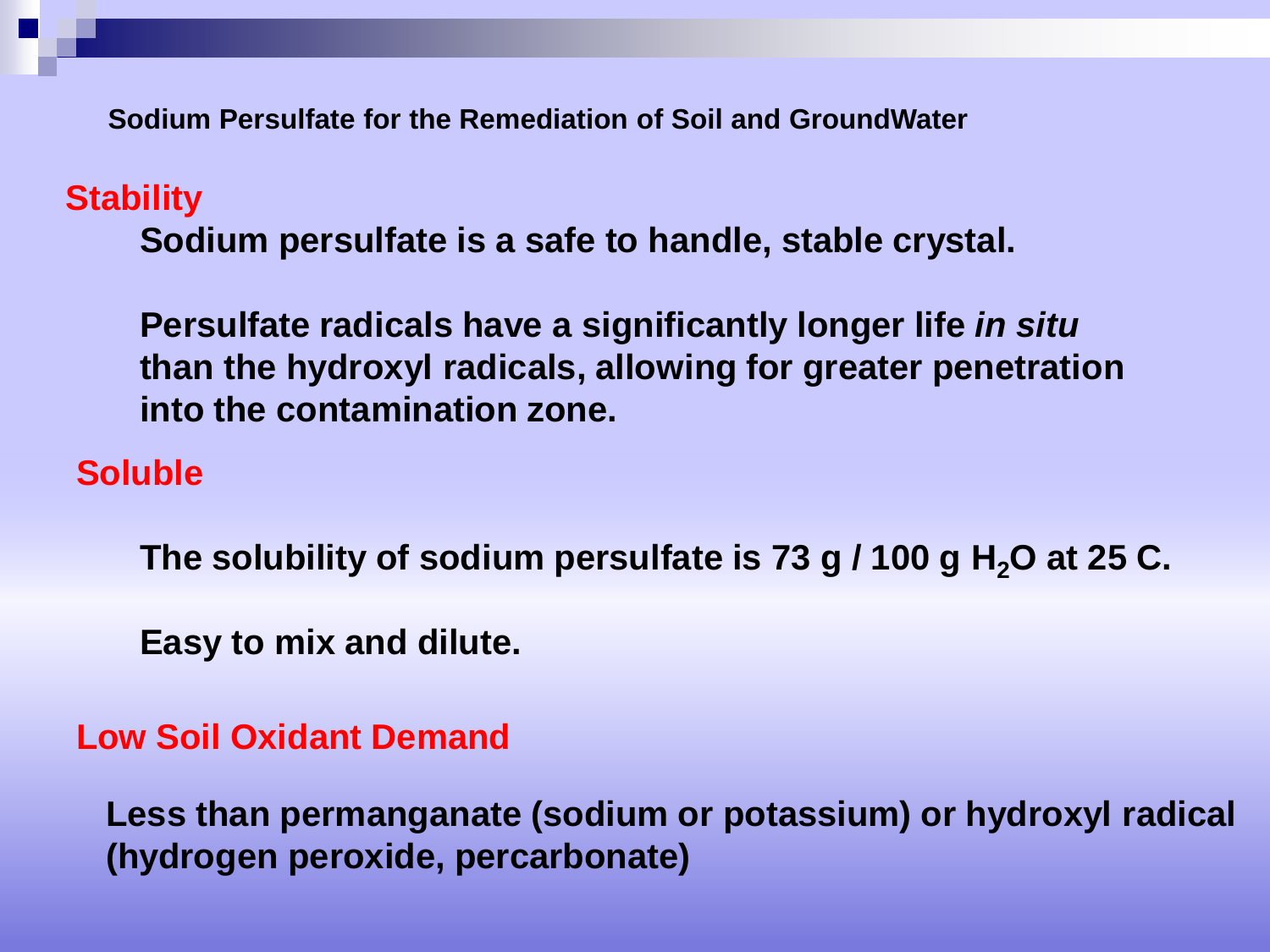### **Other Persulfate salt (potassium or ammonium) comparative properties**

**Stability**

**Sodium persulfate is a safe to handle, stable crystal as with potassium and ammonium,**

**ALL Persulfate radicals have a significantly longer life** *in situ* **than peroxide radicals, allowing for greater penetration into the contamination zone.**

### **Solubility**

**Ammonium persulfate 85 g / 100 g H2O at 25 C Potassium persulfate 6 g / 100 g H2O at 25 C Sodium persulfate 73 g / 100 g H2O at 25 C**

**Targeted groundwater concentration above 5 g of persulfate per litre**

**Nitrogen content in ammonium persulfate could help Bioremedation processes after the oxidation phase**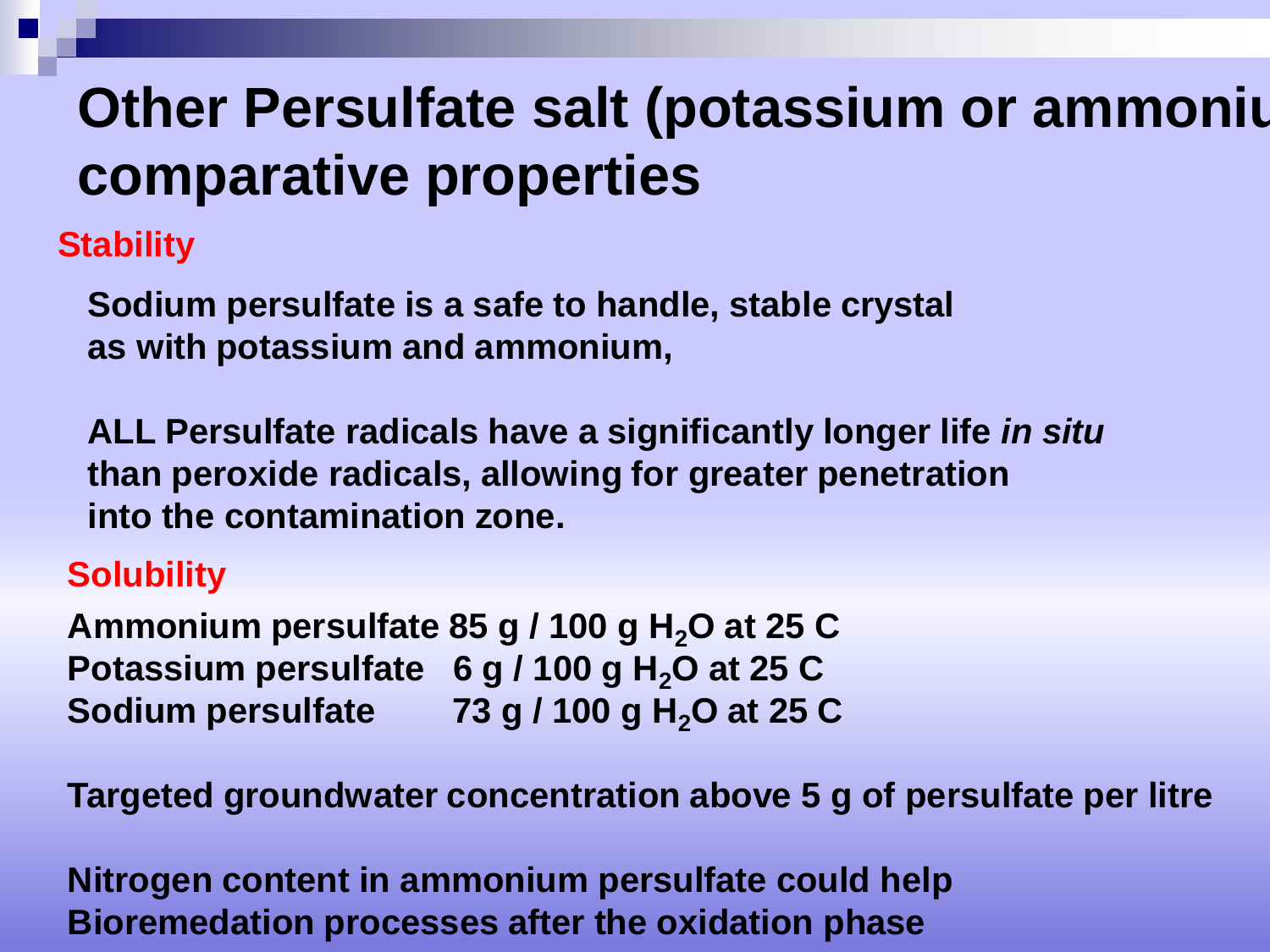# Soil Oxidant Demand (SOD)

- Any oxidant will react and be consumed by the organic material contained in the soil and by some minerals.
- Bench scale testing and/or pilot testing are recommended for better and more exact SOD evaluation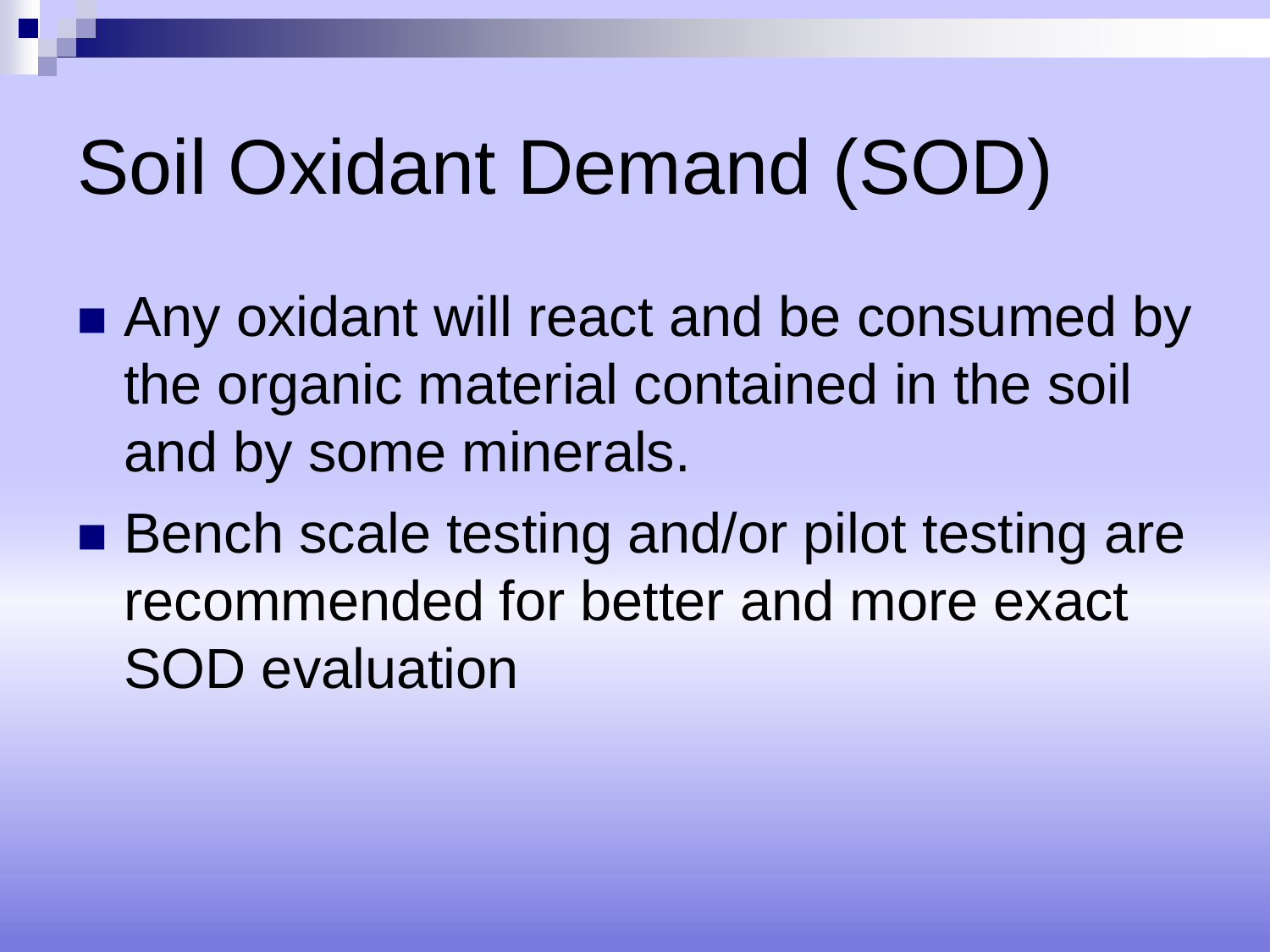# Proof of Concept – Soil oxidant Demand Comparison

- Typical SOD value for sodium persulfate 100 % ranges from 1 to 5 g per kg of soil
- **Lab analysis have shown that ammonium** persulfate and potassium persulfate have similar value than sodium persulfate showing the same reactivity with the same soil matrix.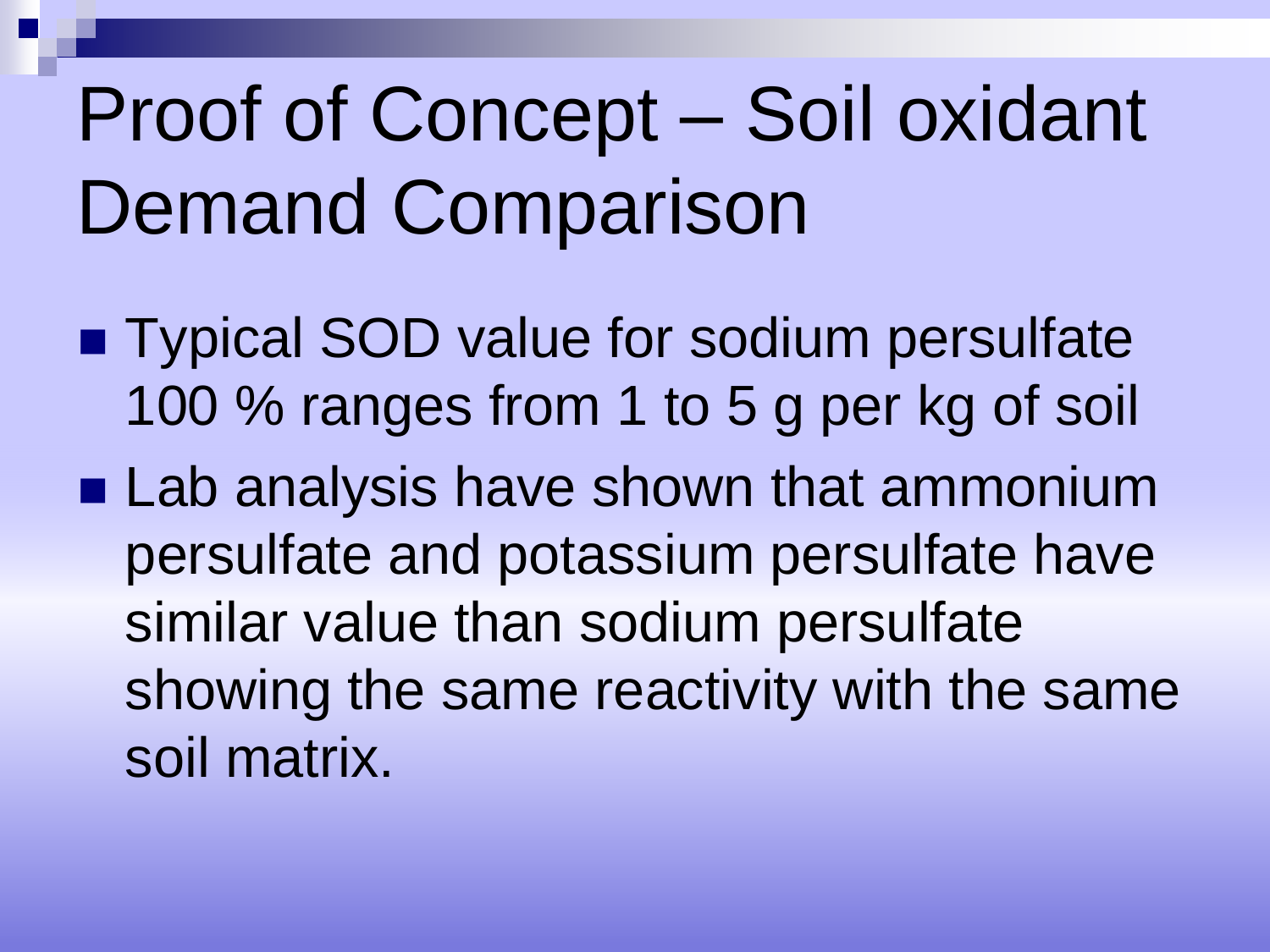### Proof of Concept – Contaminant Removal Rate (persulfate alkaline activation)

| Contaminant       | Test soil A (sandy silt)<br>DRO C10-C50 Initial<br>Soil contaminant<br>concentration<br>(mg/kg) | Test soil B (silty-clay)<br>DRO C10-C50 Initial<br>Soil contaminant<br>concentration<br>(mg/kg) | Test B (silty-clay)<br><b>PAH Initial</b><br>Soil contaminant<br>concentration<br>(mg/kg) |
|-------------------|-------------------------------------------------------------------------------------------------|-------------------------------------------------------------------------------------------------|-------------------------------------------------------------------------------------------|
| <b>Untreated</b>  | <b>C10-C50 PHC</b>                                                                              | <b>C10-C50 PHC</b>                                                                              | <b>PAH</b>                                                                                |
| <b>Blank</b>      | 5650 mg/kg                                                                                      | 2100 mg/kg                                                                                      | 26.9 mg/kg                                                                                |
| Sodium            | <b>C10-C50 PHC</b>                                                                              | <b>C10-C50 PHC</b>                                                                              | <b>PAH</b>                                                                                |
| Persulfate        | 2900 mg/kg                                                                                      | 1440 mg/kg                                                                                      | 1.5 mg/kg                                                                                 |
| Potassium         | <b>C10-C50 PHC</b>                                                                              | <b>C10-C50 PHC</b>                                                                              | <b>PAH</b>                                                                                |
| Persulfate        | 3200 mg/kg                                                                                      | 1020 mg/kg                                                                                      | $0.6$ mg/kg                                                                               |
| Ammonium          | <b>C10-C50 PHC</b>                                                                              | <b>C10-C50 PHC</b>                                                                              | <b>PAH</b>                                                                                |
| <b>Persulfate</b> | 4100 mg/kg                                                                                      | 1450 mg/kg                                                                                      | $0.7$ mg/kg                                                                               |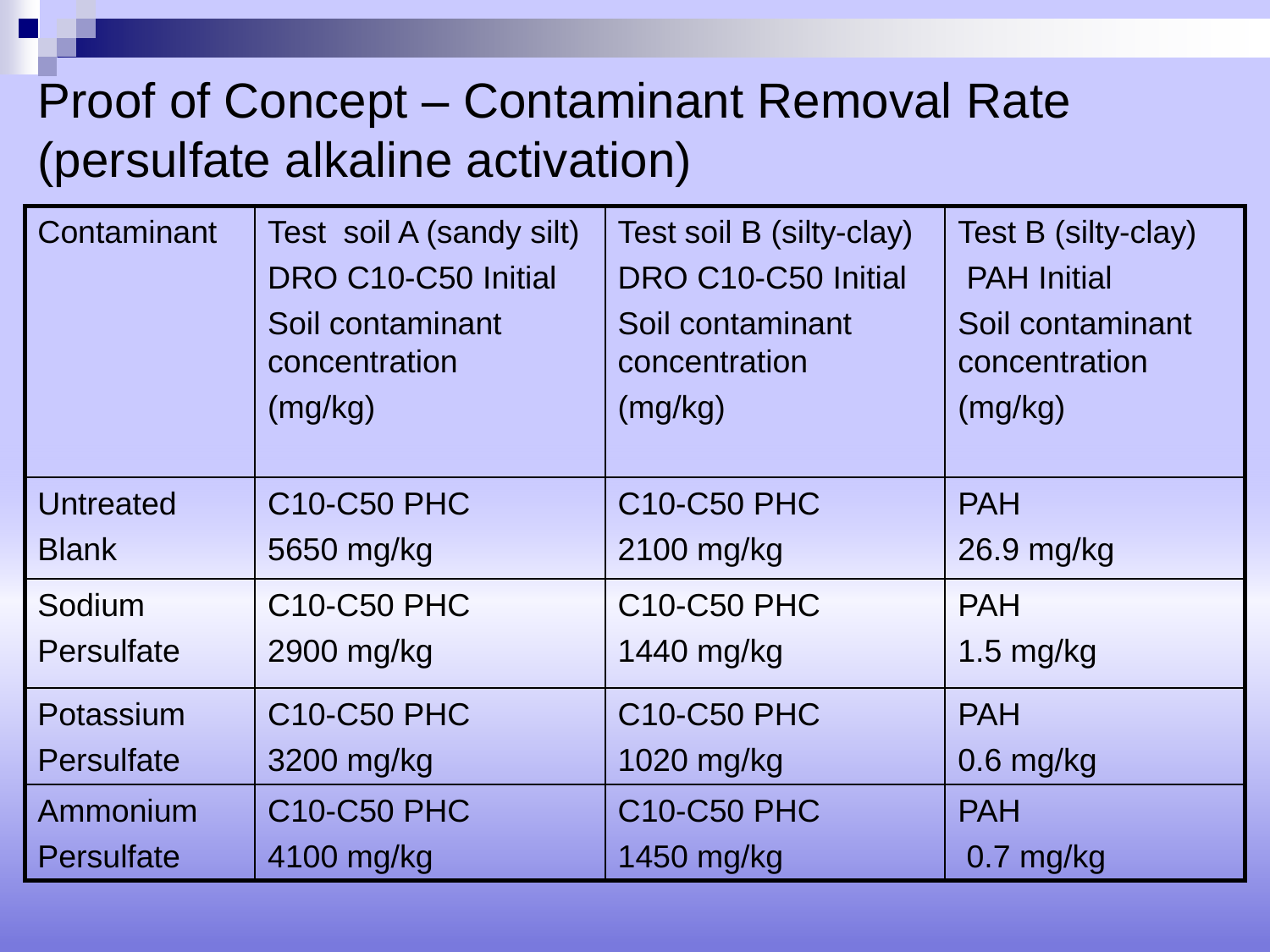## Additional Testing Phase

- Alternative Activation Methods to be validated with potassium and ammonium persulfate (heat, chelated metals, hydrogen peroxide at various mol ratios)
- Sulphate anion fate, Electrical Conductivity (EC) and SAR impact when using various activator package (lime, potassium hydroxide, calcium peroxide)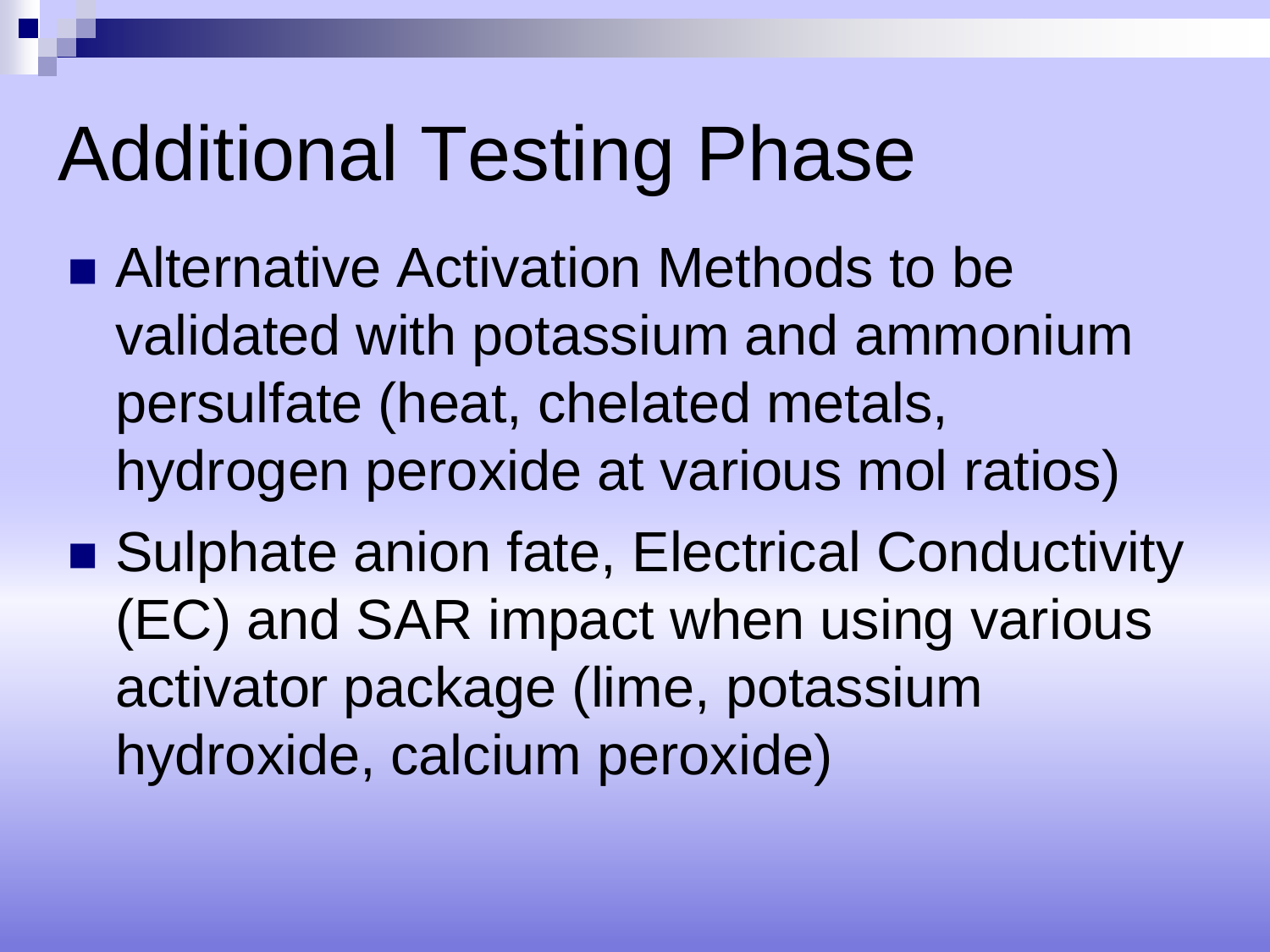# Additional Testing Phase

**Soil and Groundwater Chemistry**

- Salinity (most laboratories have a detailed salinity analysis which includes relevant ions such as chloride)
- Sodium adsorption ratio (SAR)
- Electrical conductivity (EC)
- $p$  pH
- Soluble Na, Ca, Mg, K, SO4, Cl, and HCO3;
- % saturation;
- Theoretical gypsum requirement (TGR) (optional).
- Carbonate content of soils
- Background groundwater chemistry (pH, EC, N, Ca, K, Mg, Na, Cl)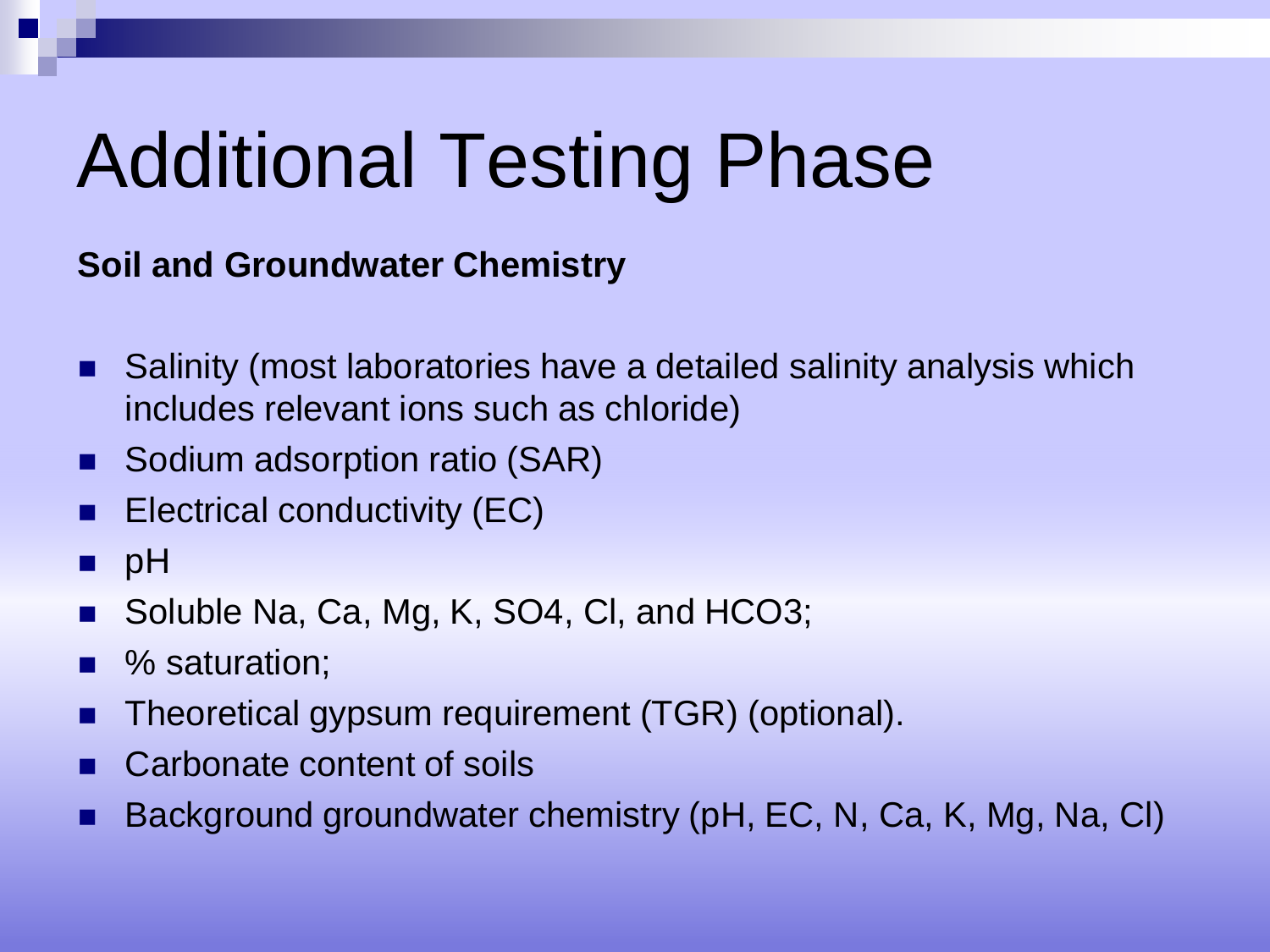### **About our Expertise, Products and Services**



SOLUTIONS AND ENVIRONMENTAL PRODUCTS WATER - SOIL - AIR

- **Training and Education:** technical transfer session, health and safety training;
- **Consulting and Technology Site Assessment:** technology support and selection (chemical oxidation and reduction, co solventsurfactant soil washing and enhanced bioremediation);
- **Products supply, logistic and storage**: nutrients, bacterial preparations strains, oxidants, reducing agents, catalysts, oxygen and hydrogen release compounds, co solvent-surfactant blends
- **Laboratory Services and Analysis**: Groundwater Parameter Analysis, Tracer Study, Soil and Groundwater Oxidant Demand Evaluation (SOD), Bench Scale Treatability testing in saturated and unsaturated conditions.